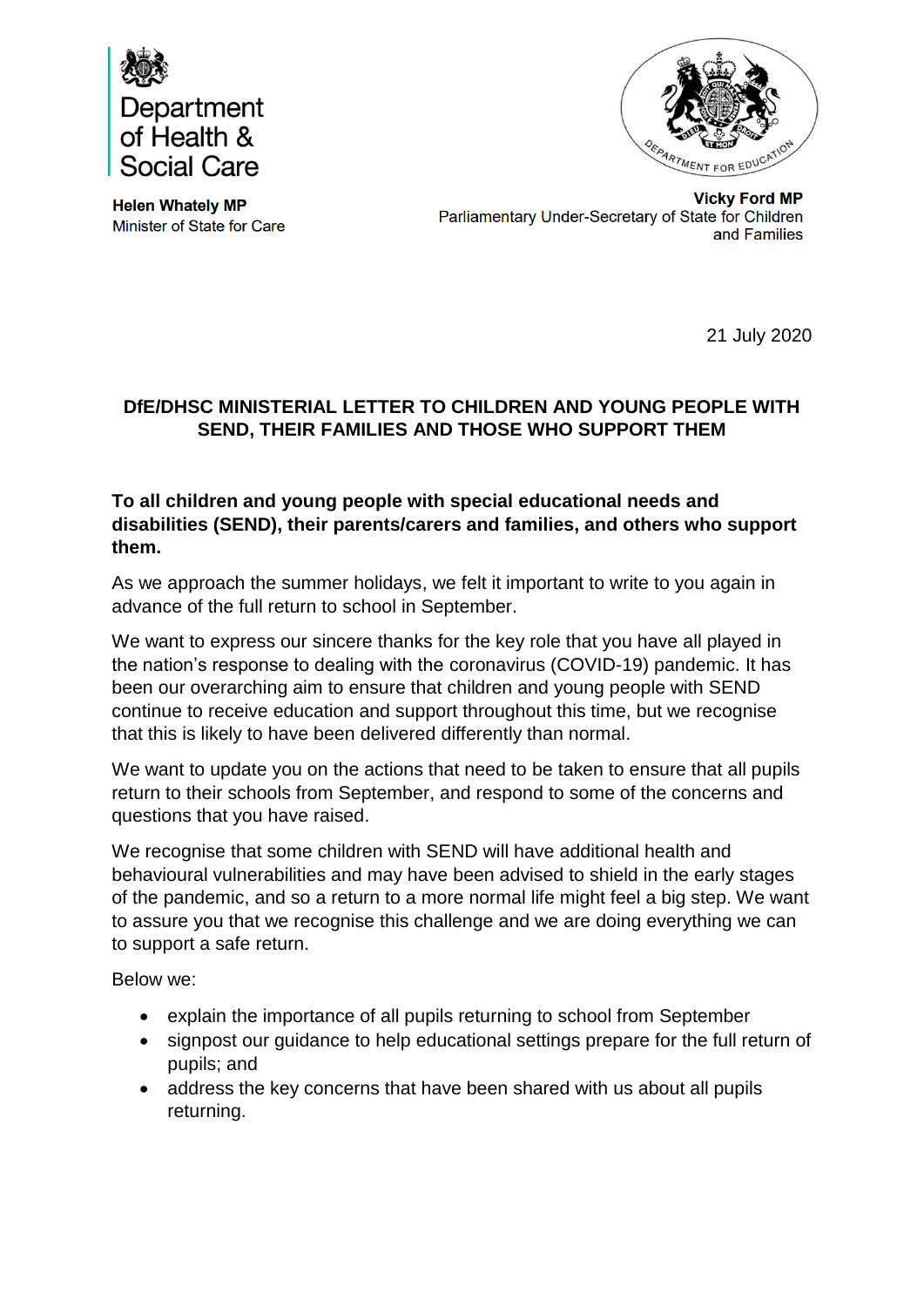#### **Learning lessons from the pandemic**

Good practice has emerged as result of our response to the pandemic, which we are committed to building on as we move to the next phase of our response. For example, we understand from key stakeholders that there has been an improvement in collaboration between education and health care services in many areas. We will seek to identify and share this best practice where we can.

Once again, we want to express our thanks for everything you have done and are continuing to do as we respond and recover, together, from the pandemic.

Yours faithfully

**Helen Whately MP** Vicky Ford MP

Ardrytord.

Minister of State for Care<br>
Parliamentary Under-Secretary of State for Children and Families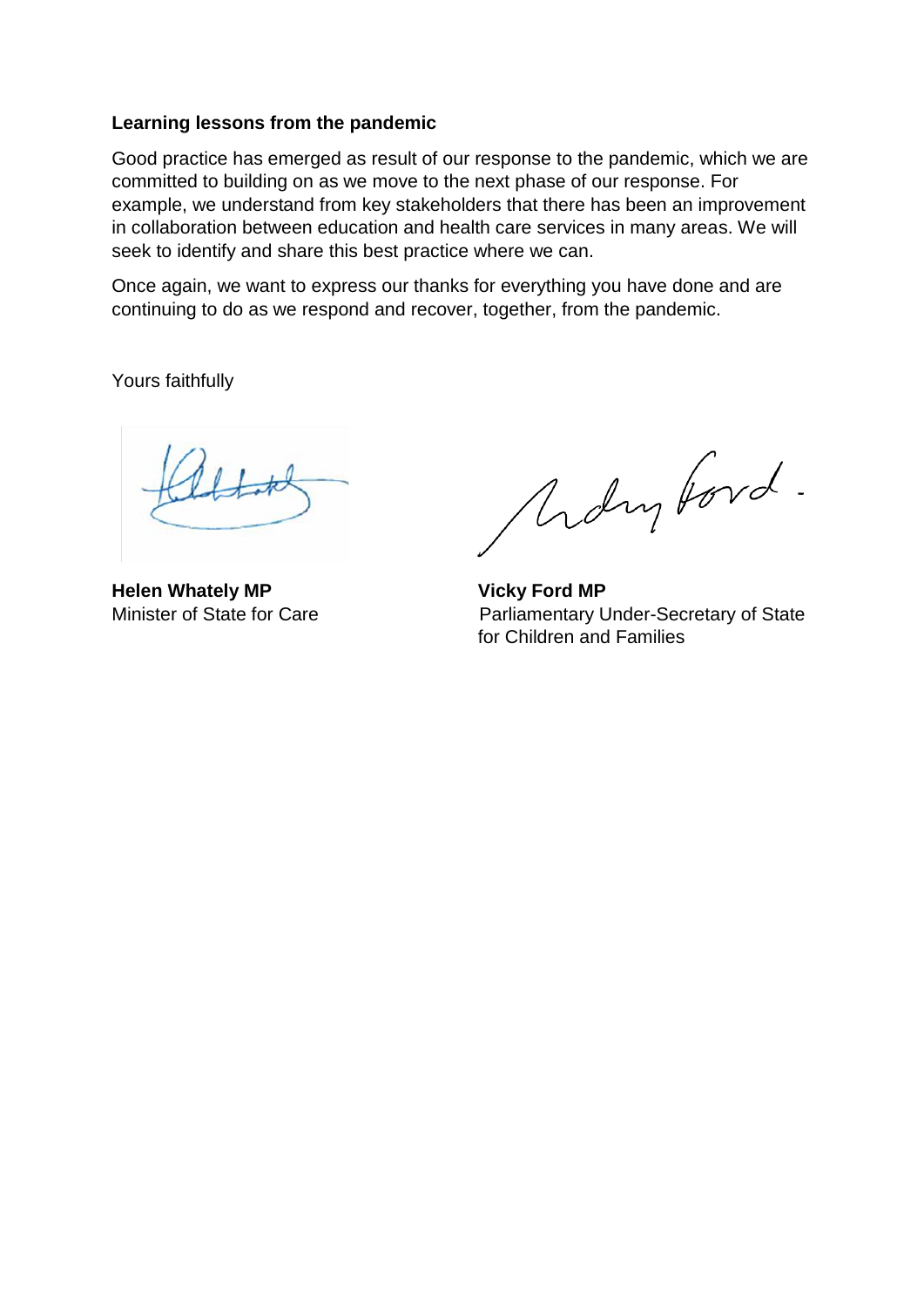## **Full return to schools from September**

We start from a belief that all children and young people should return to school full time to receive face-to-face education and support. This is particularly important for those with SEND. We recognise your concerns but we are clear that the benefits of being back in the classroom far outweigh the very low risk of contracting the virus, and schools can take action to reduce that risk even further.

On 2 July, the Secretary of State for Education announced the government's intention for all pupils to return full time to school from the beginning of the autumn term. This means that, from September, children and young people with SEND should continue to receive the therapeutic and other specialist interventions they would receive ordinarily.

We are adopting this approach because the scientific advice indicates that the prevalence of COVID-19 has decreased, the NHS Test and Trace system is up and running, and we are clear about the measures that need to be in place to create safer environments within schools.

Children should continue to shield until 31 July. From 1 August, following the pausing of guidance, children will be able to return to school in line with their peers and school terms. Any child may need support in adjusting as they become accustomed to life back in school. Some pupils no longer required to shield but who generally remain under the care of a specialist health professional may need to discuss their care with their health professional before returning to school. More generally, where a pupil is unable to attend their setting because they are complying with clinical or public health advice, we expect settings to be able to immediately offer them access to remote education.

We know that some of you are concerned that the level of transmission is not yet low enough or that children and young people will not be able to adhere to protective measures that are put in place. We can reassure you that we have not taken this decision lightly, and it is based on the latest available evidence. The latest advice from the Scientific Advisory Group for Emergencies (SAGE) shows that children are at a lower risk than adults, and are no more likely to transmit the disease. This is supported by recent data from the Office for National Statistics.

It is important to note that all staff, children, young people and their families will continue to have access to testing if they develop COVID-19 symptoms, and your school will be provided with a small number of easy to use home testing kits for those who might not otherwise receive one. If an individual tests positive, schools will receive direct support and advice from their local Public Heath England health protection team.

### **Guidance for educational settings**

To support the full opening of schools, we have published a suite of guidance outlining the steps that educational settings need to take to ensure that children and young people SEND return to full-time provision from September:

[Guidance for full opening: special schools and other specialist settings](https://www.gov.uk/government/publications/guidance-for-full-opening-special-schools-and-other-specialist-settings/guidance-for-full-opening-special-schools-and-other-specialist-settings)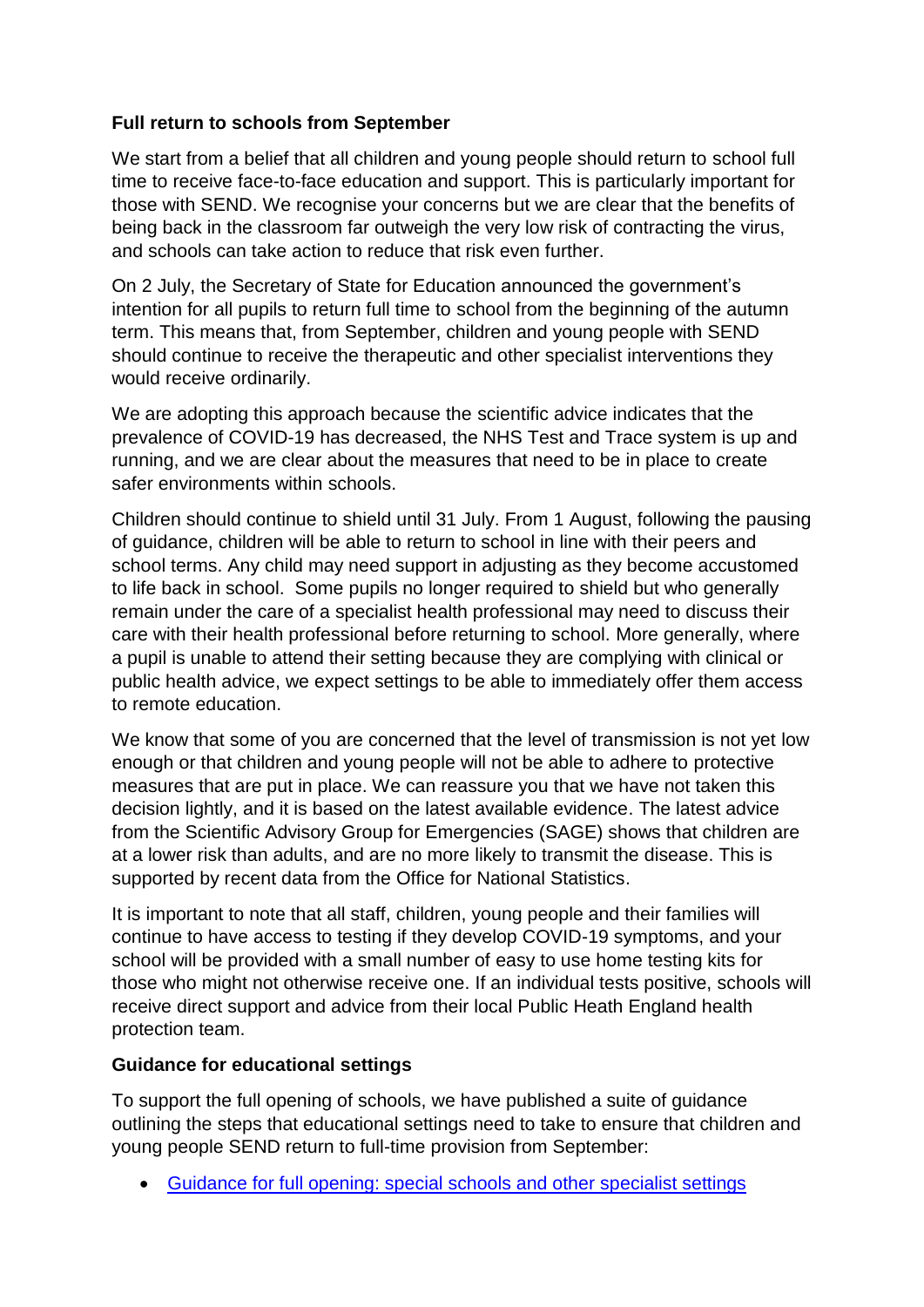- [Actions for early years and childcare providers during the coronavirus](https://www.gov.uk/government/publications/coronavirus-covid-19-early-years-and-childcare-closures/coronavirus-covid-19-early-years-and-childcare-closures)  [\(COVID-19\) outbreak](https://www.gov.uk/government/publications/coronavirus-covid-19-early-years-and-childcare-closures/coronavirus-covid-19-early-years-and-childcare-closures)
- [Guidance for full opening –](https://www.gov.uk/government/publications/actions-for-schools-during-the-coronavirus-outbreak/guidance-for-full-opening-schools) schools
- [What FE colleges and providers will need to do from the start of the 2020](https://www.gov.uk/government/publications/coronavirus-covid-19-maintaining-further-education-provision/maintaining-education-and-skills-training-provision-further-education-providers)  [autumn term](https://www.gov.uk/government/publications/coronavirus-covid-19-maintaining-further-education-provision/maintaining-education-and-skills-training-provision-further-education-providers)

Our starting point is that staff working day in, day out with children, young people with SEND and their families are best-placed to understand individual needs and the adjustments that need to be made before the full return in September. This knowledge and expertise underpins the guidance for special schools and other specialist settings. The guidance provides a framework, approved by Public Health England, setting out the high level actions that all schools must undertake before the start of the autumn term.

# **Physical environment for those working with SEND children and young people**

Our return to school guidance sets out a 'system of controls' to help reduce the risk of transmission. We know that for those working with SEND children and young people, maintaining physical distance – including by forming 'bubbles' – can be more difficult, because staff come into close contact with those pupils or students. Schools should work through the system of controls, and put in place the most appropriate measures for their circumstances, without compromising the quality of teaching or care.

Additionally, in considering risk, it is important to remember that the average special school has around 100 pupils, which can be a bubble in itself, and significantly limits mixing. For mainstream settings, we are recommending that children and young people are kept in class bubbles to minimise mixing. Where this is not possible, schools could create group bubbles, which for mainstream secondary schools can be in excess of 100 pupils.

### **Helping children and young people prepare for their return to school**

To ensure that children and young people receive the support they need to return to school, unless the evidence changes, we will not be issuing further national notices to modify the duty on local authorities and health commissioning bodies to secure or arrange the special educational and health care provision set out in a child or young person's education, health and care (EHC) plan. Our focus will increasingly be on supporting local authorities, health bodies and schools as they work towards full provision being restored for all children and young people with EHC plans. We are calling on local services to prioritise support to children and young people with SEND so that they are able to access their usual therapies and other help they need to be in school. We will consider whether any flexibilities may be required locally to respond to outbreaks.

We have also introduced a catch up package worth £1 billion including a 'Catch-Up Premium' worth a total of £650m to support schools to make up for lost teaching time. This funding could be used for specific support such as intervention programmes, extra teaching capacity, Speech and Language Therapists, Educational Psychologists, and access to technology or summer schools. Although